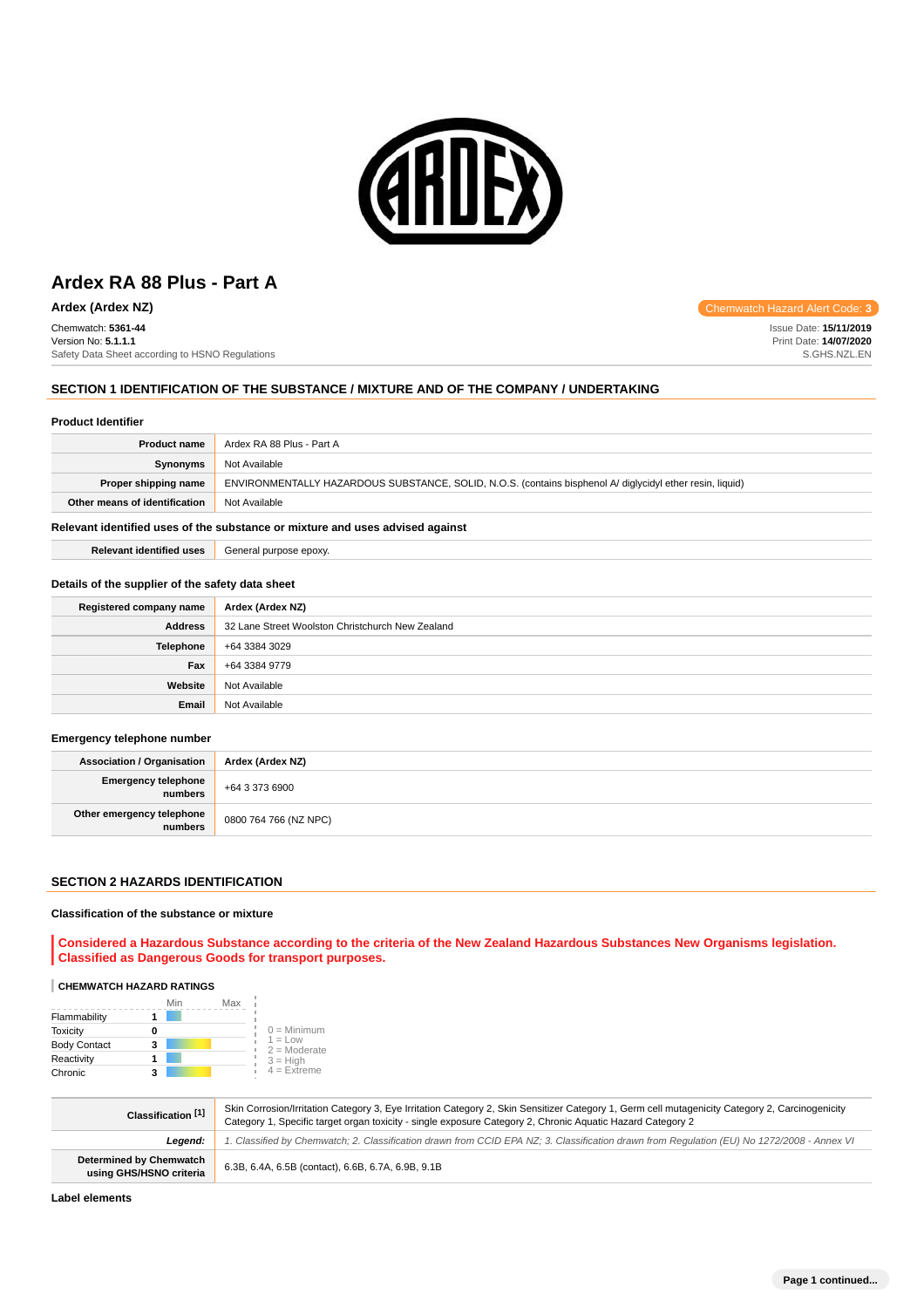

**SIGNAL WORD DANGER**

# **Hazard statement(s) H316** Causes mild skin irritation. **H319** Causes serious eye irritation. **H317** May cause an allergic skin reaction. **H341** Suspected of causing genetic defects. **H350** May cause cancer. **H371** May cause damage to organs. **H411** Toxic to aquatic life with long lasting effects.

# **Precautionary statement(s) Prevention**

| P <sub>201</sub> | Obtain special instructions before use.                                    |
|------------------|----------------------------------------------------------------------------|
| P <sub>260</sub> | Do not breathe dust/fume.                                                  |
| P280             | Wear protective gloves/protective clothing/eye protection/face protection. |
| P270             | Do not eat, drink or smoke when using this product.                        |

### **Precautionary statement(s) Response**

| P321           | Specific treatment (see advice on this label).                                                                                   |
|----------------|----------------------------------------------------------------------------------------------------------------------------------|
| P302+P352      | IF ON SKIN: Wash with plenty of water and soap.                                                                                  |
| P305+P351+P338 | IF IN EYES: Rinse cautiously with water for several minutes. Remove contact lenses, if present and easy to do. Continue rinsing. |
| P308+P311      | IF exposed or concerned: Call a POISON CENTER/doctor/physician/first aider.                                                      |

### **Precautionary statement(s) Storage**

**P405** Store locked up.

### **Precautionary statement(s) Disposal**

**P501** Dispose of contents/container to authorised hazardous or special waste collection point in accordance with any local regulation.

# **SECTION 3 COMPOSITION / INFORMATION ON INGREDIENTS**

#### **Substances**

See section below for composition of Mixtures

### **Mixtures**

| <b>CAS No</b> | %[weight] | <b>Name</b>                                 |
|---------------|-----------|---------------------------------------------|
| 25085-99-8    | 40-70     | bisphenol A/ diglycidyl ether resin, liquid |
| Not Available | 13-37     | ingredients, proprietary                    |
| 1317-65-3     | 10-30     | limestone                                   |
| 13463-67-7    | $0 - 3$   | titanium dioxide                            |

### **SECTION 4 FIRST AID MEASURES**

#### **Description of first aid measures**

| <b>Eye Contact</b>  | If this product comes in contact with the eyes:<br>Immediately hold eyelids apart and flush the eye continuously with running water.<br>Ensure complete irrigation of the eye by keeping eyelids apart and away from eye and moving the eyelids by occasionally lifting the upper<br>and lower lids.<br>► Continue flushing until advised to stop by the Poisons Information Centre or a doctor, or for at least 15 minutes.<br>Transport to hospital or doctor without delay.<br>► Removal of contact lenses after an eye injury should only be undertaken by skilled personnel. |
|---------------------|-----------------------------------------------------------------------------------------------------------------------------------------------------------------------------------------------------------------------------------------------------------------------------------------------------------------------------------------------------------------------------------------------------------------------------------------------------------------------------------------------------------------------------------------------------------------------------------|
| <b>Skin Contact</b> | If skin contact occurs:<br>Inmediately remove all contaminated clothing, including footwear.<br>Flush skin and hair with running water (and soap if available).<br>Seek medical attention in event of irritation.                                                                                                                                                                                                                                                                                                                                                                 |
| Inhalation          | If fumes or combustion products are inhaled remove from contaminated area.<br>Lay patient down. Keep warm and rested.<br>▶ Prostheses such as false teeth, which may block airway, should be removed, where possible, prior to initiating first aid procedures.<br>Apply artificial respiration if not breathing, preferably with a demand valve resuscitator, bag-valve mask device, or pocket mask as trained.<br>Perform CPR if necessary.<br>Transport to hospital, or doctor, without delay.                                                                                 |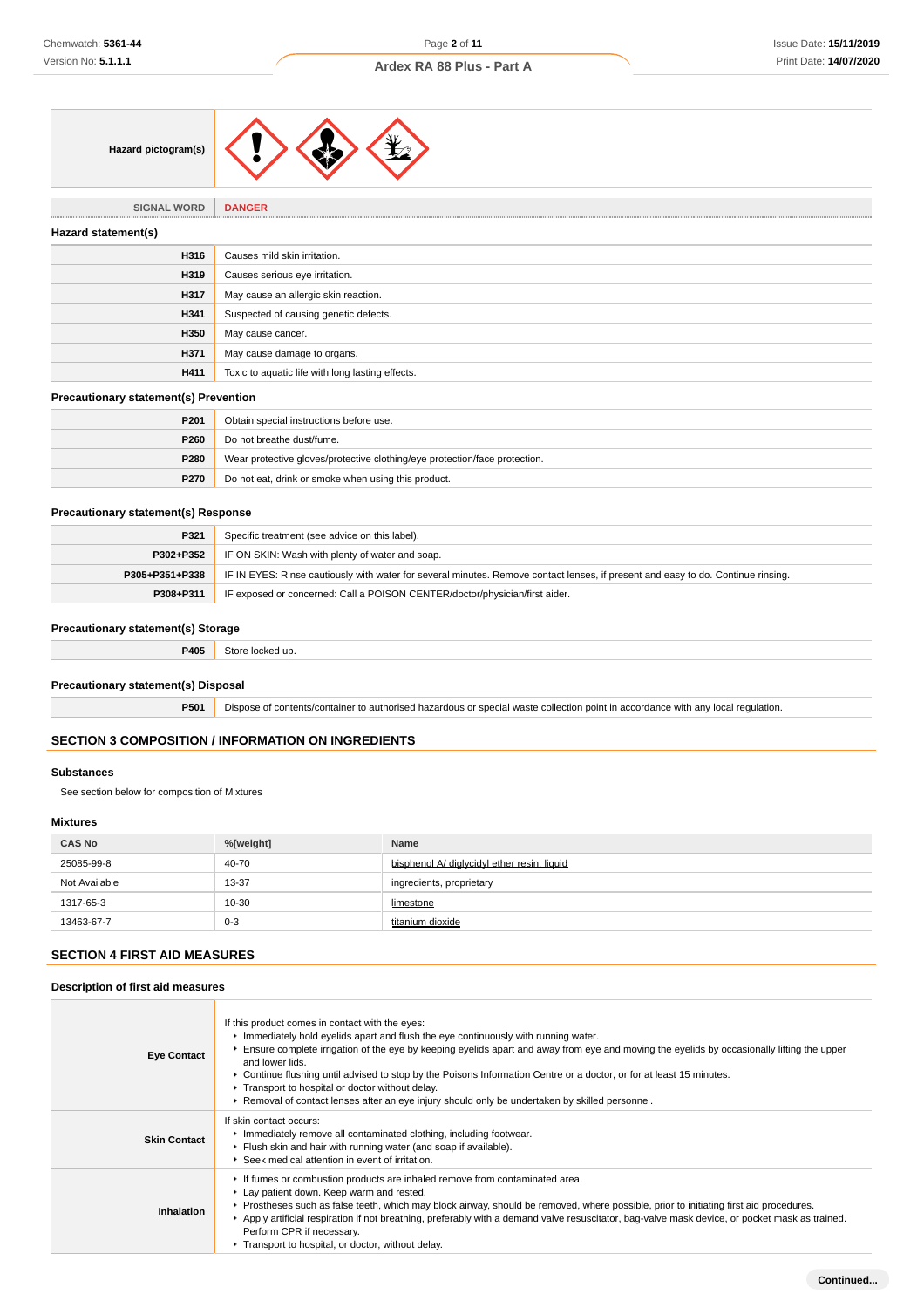| Ingestion | For advice, contact a Poisons Information Centre or a doctor at once.<br>• Urgent hospital treatment is likely to be needed.<br>If swallowed do <b>NOT</b> induce vomiting.<br>If vomiting occurs, lean patient forward or place on left side (head-down position, if possible) to maintain open airway and prevent aspiration.<br>• Observe the patient carefully.<br>► Never give liquid to a person showing signs of being sleepy or with reduced awareness; i.e. becoming unconscious.<br>► Give water to rinse out mouth, then provide liquid slowly and as much as casualty can comfortably drink.<br>F Transport to hospital or doctor without delay. |
|-----------|--------------------------------------------------------------------------------------------------------------------------------------------------------------------------------------------------------------------------------------------------------------------------------------------------------------------------------------------------------------------------------------------------------------------------------------------------------------------------------------------------------------------------------------------------------------------------------------------------------------------------------------------------------------|
|-----------|--------------------------------------------------------------------------------------------------------------------------------------------------------------------------------------------------------------------------------------------------------------------------------------------------------------------------------------------------------------------------------------------------------------------------------------------------------------------------------------------------------------------------------------------------------------------------------------------------------------------------------------------------------------|

### **Indication of any immediate medical attention and special treatment needed**

Treat symptomatically.

### **SECTION 5 FIREFIGHTING MEASURES**

### **Extinguishing media**

- Alcohol stable foam.
- **Dry chemical powder.**
- BCF (where regulations permit).

Carbon dioxide.

**Do not** use water jets.

### **Special hazards arising from the substrate or mixture**

| <b>Fire Incompatibility</b>    | ► Avoid contamination with oxidising agents i.e. nitrates, oxidising acids, chlorine bleaches, pool chlorine etc. as ignition may result                                                                                                                                                                                                                                                                                                                                                                                                                                                                                                                                                                                                                                                                                                                                                                                                                                                                                                                                                                                                                                                                                                                                                                                                                            |
|--------------------------------|---------------------------------------------------------------------------------------------------------------------------------------------------------------------------------------------------------------------------------------------------------------------------------------------------------------------------------------------------------------------------------------------------------------------------------------------------------------------------------------------------------------------------------------------------------------------------------------------------------------------------------------------------------------------------------------------------------------------------------------------------------------------------------------------------------------------------------------------------------------------------------------------------------------------------------------------------------------------------------------------------------------------------------------------------------------------------------------------------------------------------------------------------------------------------------------------------------------------------------------------------------------------------------------------------------------------------------------------------------------------|
| <b>Advice for firefighters</b> |                                                                                                                                                                                                                                                                                                                                                                                                                                                                                                                                                                                                                                                                                                                                                                                                                                                                                                                                                                                                                                                                                                                                                                                                                                                                                                                                                                     |
| <b>Fire Fighting</b>           | Alert Fire Brigade and tell them location and nature of hazard.<br>▶ Wear breathing apparatus plus protective gloves.<br>▶ Prevent, by any means available, spillage from entering drains or water courses.<br>► Use water delivered as a fine spray to control fire and cool adjacent area.                                                                                                                                                                                                                                                                                                                                                                                                                                                                                                                                                                                                                                                                                                                                                                                                                                                                                                                                                                                                                                                                        |
| <b>Fire/Explosion Hazard</b>   | ► Combustible solid which burns but propagates flame with difficulty; it is estimated that most organic dusts are combustible (circa 70%) -<br>according to the circumstances under which the combustion process occurs, such materials may cause fires and / or dust explosions.<br>▶ Organic powders when finely divided over a range of concentrations regardless of particulate size or shape and suspended in air or some<br>other oxidizing medium may form explosive dust-air mixtures and result in a fire or dust explosion (including secondary explosions).<br>▶ Avoid generating dust, particularly clouds of dust in a confined or unventilated space as dusts may form an explosive mixture with air, and<br>any source of ignition, i.e. flame or spark, will cause fire or explosion. Dust clouds generated by the fine grinding of the solid are a particular<br>hazard; accumulations of fine dust (420 micron or less) may burn rapidly and fiercely if ignited - particles exceeding this limit will generally not<br>form flammable dust clouds; once initiated, however, larger particles up to 1400 microns diameter will contribute to the propagation of an<br>explosion.<br>Combustion products include:<br>carbon monoxide (CO)<br>carbon dioxide (CO2)<br>metal oxides<br>other pyrolysis products typical of burning organic material. |

# **SECTION 6 ACCIDENTAL RELEASE MEASURES**

**Personal precautions, protective equipment and emergency procedures**

See section 8

### **Environmental precautions**

See section 12

### **Methods and material for containment and cleaning up**

| <b>Minor Spills</b> | • Clean up waste regularly and abnormal spills immediately.<br>Avoid breathing dust and contact with skin and eyes.<br>▶ Wear protective clothing, gloves, safety glasses and dust respirator.<br>▶ Use dry clean up procedures and avoid generating dust.<br>Environmental hazard - contain spillage.          |
|---------------------|-----------------------------------------------------------------------------------------------------------------------------------------------------------------------------------------------------------------------------------------------------------------------------------------------------------------|
| <b>Major Spills</b> | • Clear area of personnel and move upwind.<br>Alert Fire Brigade and tell them location and nature of hazard.<br>▶ Wear full body protective clothing with breathing apparatus.<br>Prevent, by all means available, spillage from entering drains or water courses.<br>Environmental hazard - contain spillage. |

Personal Protective Equipment advice is contained in Section 8 of the SDS.

# **SECTION 7 HANDLING AND STORAGE**

| Precautions for safe handling |                                                                                                                                                                                                                                                                                                                                                                                                                                                                                                                                                                                                                                                                                                                                                                     |
|-------------------------------|---------------------------------------------------------------------------------------------------------------------------------------------------------------------------------------------------------------------------------------------------------------------------------------------------------------------------------------------------------------------------------------------------------------------------------------------------------------------------------------------------------------------------------------------------------------------------------------------------------------------------------------------------------------------------------------------------------------------------------------------------------------------|
| Safe handling                 | Avoid all personal contact, including inhalation.<br>• Wear protective clothing when risk of exposure occurs.<br>▶ Use in a well-ventilated area.<br>Prevent concentration in hollows and sumps.<br>▶ Organic powders when finely divided over a range of concentrations regardless of particulate size or shape and suspended in air or some<br>other oxidizing medium may form explosive dust-air mixtures and result in a fire or dust explosion (including secondary explosions)<br>Minimise airborne dust and eliminate all ignition sources. Keep away from heat, hot surfaces, sparks, and flame.<br>Establish good housekeeping practices.<br>► Remove dust accumulations on a regular basis by vacuuming or gentle sweeping to avoid creating dust clouds. |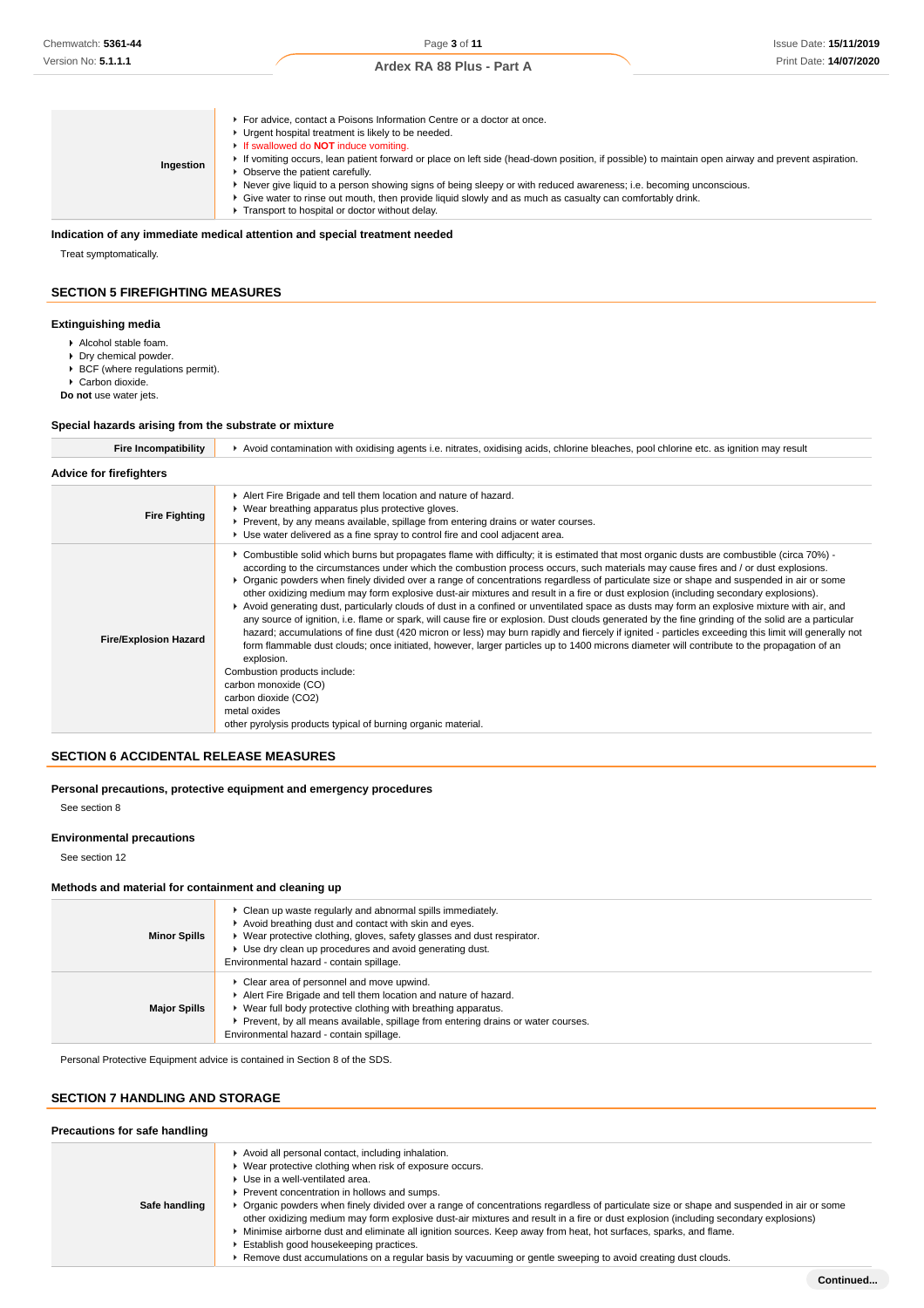| Other information                                            | Store in original containers.<br>▶ Keep containers securely sealed.<br>Store in a cool, dry area protected from environmental extremes.<br>Store away from incompatible materials and foodstuff containers.                                                                                                                                                                                                             |
|--------------------------------------------------------------|-------------------------------------------------------------------------------------------------------------------------------------------------------------------------------------------------------------------------------------------------------------------------------------------------------------------------------------------------------------------------------------------------------------------------|
| Conditions for safe storage, including any incompatibilities |                                                                                                                                                                                                                                                                                                                                                                                                                         |
| Suitable container                                           | ▶ Polyethylene or polypropylene container.<br>• Check all containers are clearly labelled and free from leaks.                                                                                                                                                                                                                                                                                                          |
| Storage incompatibility                                      | ► Avoid cross contamination between the two liquid parts of product (kit).<br>If two part products are mixed or allowed to mix in proportions other than manufacturer's recommendation, polymerisation with gelation and<br>evolution of heat (exotherm) may occur.<br>• This excess heat may generate toxic vapour<br>Avoid reaction with amines, mercaptans, strong acids and oxidising agents<br>Avoid strong bases. |

# **SECTION 8 EXPOSURE CONTROLS / PERSONAL PROTECTION**

# **Control parameters**

# **OCCUPATIONAL EXPOSURE LIMITS (OEL)**

# **INGREDIENT DATA**

| Source                                            | Ingredient       | <b>Material name</b>          | <b>TWA</b>        | <b>STEL</b>   | Peak          | <b>Notes</b>  |
|---------------------------------------------------|------------------|-------------------------------|-------------------|---------------|---------------|---------------|
| New Zealand Workplace<br>Exposure Standards (WES) | limestone        | Marble (Calcium carbonate)    | $10 \text{ mg/m}$ | Not Available | Not Available | Not Available |
| New Zealand Workplace<br>Exposure Standards (WES) | limestone        | Limestone (Calcium carbonate) | $10 \text{ mg/m}$ | Not Available | Not Available | Not Available |
| New Zealand Workplace<br>Exposure Standards (WES) | limestone        | Calcium carbonate             | $10 \text{ mg/m}$ | Not Available | Not Available | Not Available |
| New Zealand Workplace<br>Exposure Standards (WES) | titanium dioxide | Titanium dioxide              | $10 \text{ mg/m}$ | Not Available | Not Available | Not Available |

### **EMERGENCY LIMITS**

| Ingredient                                     | <b>Material name</b>                                |  | TEEL-1              | TEEL-2             | TEEL-3                  |
|------------------------------------------------|-----------------------------------------------------|--|---------------------|--------------------|-------------------------|
| bisphenol A/ diglycidyl ether<br>resin, liquid | Epoxy resin includes EPON 1001, 1007, 820, ERL-2795 |  | $90 \text{ mg/m}$   | 990 mg/m3          | 5,900 mg/m3             |
| limestone                                      | Carbonic acid, calcium salt                         |  | 45 mg/m3            | $210 \text{ mg/m}$ | 1,300 mg/m3             |
| titanium dioxide                               | Titanium oxide; (Titanium dioxide)                  |  | $30 \text{ mg/m}$   | 330 mg/m3          | $2,000 \,\mathrm{mg/m}$ |
| Ingredient                                     | <b>Original IDLH</b>                                |  | <b>Revised IDLH</b> |                    |                         |
| bisphenol A/ diglycidyl ether<br>resin, liquid | Not Available<br>Not Available                      |  |                     |                    |                         |
| limestone                                      | Not Available<br>Not Available                      |  |                     |                    |                         |
| titanium dioxide                               | Not Available<br>5,000 mg/m3                        |  |                     |                    |                         |

# **OCCUPATIONAL EXPOSURE BANDING**

| Ingredient                                     | <b>Occupational Exposure Band Rating</b>                                                                                                                                                                                                                                                                                                                                 | <b>Occupational Exposure Band Limit</b> |
|------------------------------------------------|--------------------------------------------------------------------------------------------------------------------------------------------------------------------------------------------------------------------------------------------------------------------------------------------------------------------------------------------------------------------------|-----------------------------------------|
| bisphenol A/ diglycidyl ether<br>resin, liquid |                                                                                                                                                                                                                                                                                                                                                                          | $\leq 0.1$ ppm                          |
| Notes:                                         | Occupational exposure banding is a process of assigning chemicals into specific categories or bands based on a chemical's potency and the<br>adverse health outcomes associated with exposure. The output of this process is an occupational exposure band (OEB), which corresponds to a<br>range of exposure concentrations that are expected to protect worker health. |                                         |

### **Exposure controls**

| Appropriate engineering<br>controls | Engineering controls are used to remove a hazard or place a barrier between the worker and the hazard. Well-designed engineering controls can<br>be highly effective in protecting workers and will typically be independent of worker interactions to provide this high level of protection.<br>The basic types of engineering controls are:<br>Process controls which involve changing the way a job activity or process is done to reduce the risk.<br>Enclosure and/or isolation of emission source which keeps a selected hazard "physically" away from the worker and ventilation that strategically<br>"adds" and "removes" air in the work environment. |
|-------------------------------------|-----------------------------------------------------------------------------------------------------------------------------------------------------------------------------------------------------------------------------------------------------------------------------------------------------------------------------------------------------------------------------------------------------------------------------------------------------------------------------------------------------------------------------------------------------------------------------------------------------------------------------------------------------------------|
| <b>Personal protection</b>          | <b>LTD LSI</b>                                                                                                                                                                                                                                                                                                                                                                                                                                                                                                                                                                                                                                                  |
| Eye and face protection             | Safety glasses with side shields.<br>▶ Chemical goggles.<br>► Contact lenses may pose a special hazard; soft contact lenses may absorb and concentrate irritants. A written policy document, describing<br>the wearing of lenses or restrictions on use, should be created for each workplace or task.                                                                                                                                                                                                                                                                                                                                                          |
| <b>Skin protection</b>              | See Hand protection below                                                                                                                                                                                                                                                                                                                                                                                                                                                                                                                                                                                                                                       |
| Hands/feet protection               | NOTE:<br>The material may produce skin sensitisation in predisposed individuals. Care must be taken, when removing gloves and other protective<br>equipment, to avoid all possible skin contact.<br>▶ Contaminated leather items, such as shoes, belts and watch-bands should be removed and destroyed.<br>The selection of suitable gloves does not only depend on the material, but also on further marks of quality which vary from manufacturer to                                                                                                                                                                                                          |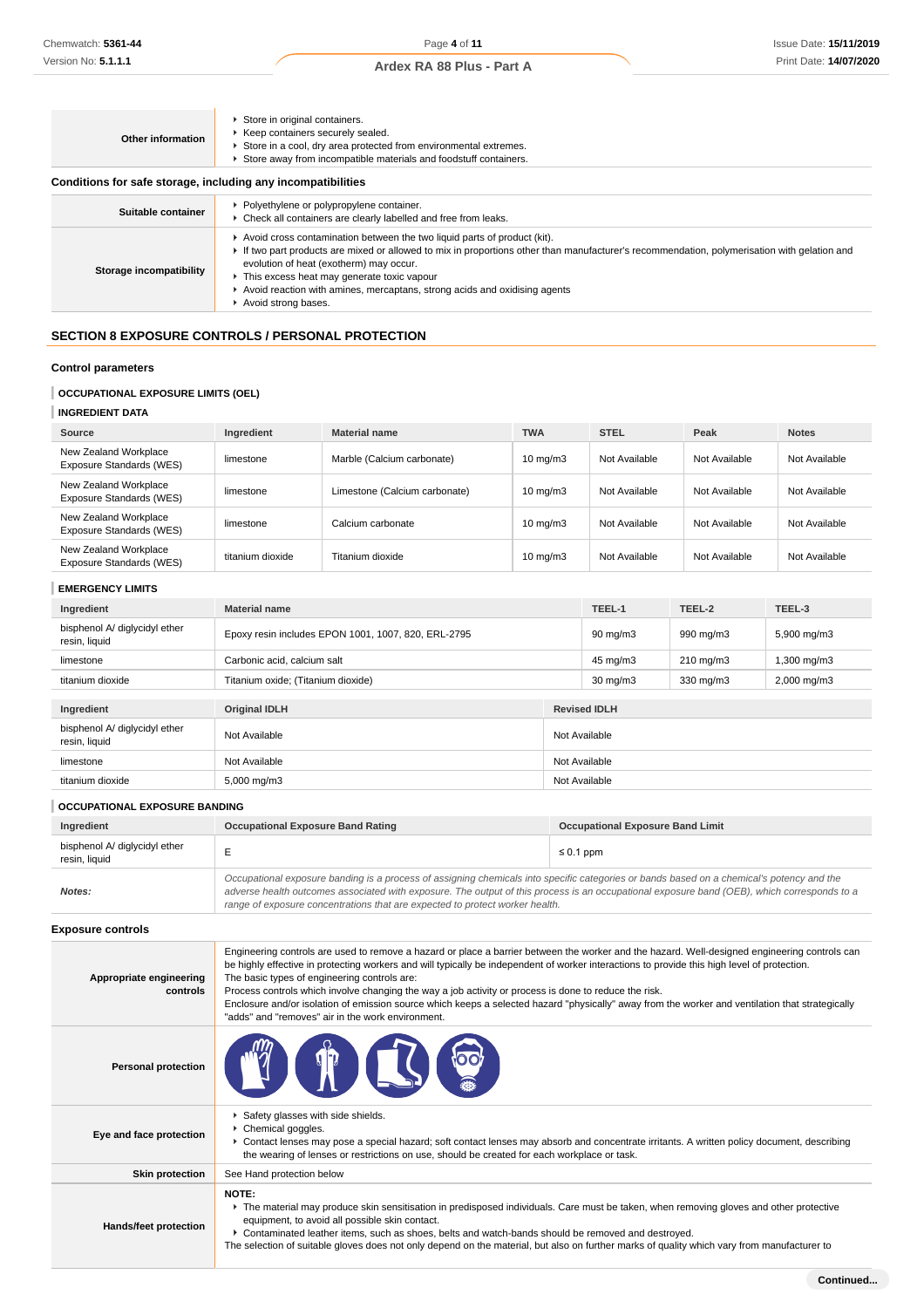|                        | manufacturer. Where the chemical is a preparation of several substances, the resistance of the glove material can not be calculated in advance<br>and has therefore to be checked prior to the application.<br>The exact break through time for substances has to be obtained from the manufacturer of the protective gloves and has to be observed when                                                                                                                                                                                                                                                                |
|------------------------|-------------------------------------------------------------------------------------------------------------------------------------------------------------------------------------------------------------------------------------------------------------------------------------------------------------------------------------------------------------------------------------------------------------------------------------------------------------------------------------------------------------------------------------------------------------------------------------------------------------------------|
|                        | making a final choice.                                                                                                                                                                                                                                                                                                                                                                                                                                                                                                                                                                                                  |
|                        | Personal hygiene is a key element of effective hand care.                                                                                                                                                                                                                                                                                                                                                                                                                                                                                                                                                               |
|                        | When handling liquid-grade epoxy resins wear chemically protective gloves, boots and aprons.                                                                                                                                                                                                                                                                                                                                                                                                                                                                                                                            |
|                        | The performance, based on breakthrough times, of:                                                                                                                                                                                                                                                                                                                                                                                                                                                                                                                                                                       |
|                        | -Ethyl Vinyl Alcohol (EVAL laminate) is generally excellent                                                                                                                                                                                                                                                                                                                                                                                                                                                                                                                                                             |
|                        | Butyl Rubber ranges from excellent to good                                                                                                                                                                                                                                                                                                                                                                                                                                                                                                                                                                              |
|                        | -Nitrile Butyl Rubber (NBR) from excellent to fair.<br>Neoprene from excellent to fair                                                                                                                                                                                                                                                                                                                                                                                                                                                                                                                                  |
|                        | . Polyvinyl (PVC) from excellent to poor                                                                                                                                                                                                                                                                                                                                                                                                                                                                                                                                                                                |
|                        | As defined in ASTM F-739-96                                                                                                                                                                                                                                                                                                                                                                                                                                                                                                                                                                                             |
|                        | Excellent breakthrough time > 480 min                                                                                                                                                                                                                                                                                                                                                                                                                                                                                                                                                                                   |
|                        | Good breakthrough time > 20 min                                                                                                                                                                                                                                                                                                                                                                                                                                                                                                                                                                                         |
|                        | ·Fair breakthrough time < 20 min                                                                                                                                                                                                                                                                                                                                                                                                                                                                                                                                                                                        |
|                        | Poor glove material degradation                                                                                                                                                                                                                                                                                                                                                                                                                                                                                                                                                                                         |
|                        | Gloves should be tested against each resin system prior to making a selection of the most suitable type. Systems include both the resin and any<br>hardener, individually and collectively)                                                                                                                                                                                                                                                                                                                                                                                                                             |
|                        | DO NOT use cotton or leather (which absorb and concentrate the resin), natural rubber (latex), medical or polyethylene gloves (which<br>absorb the resin).                                                                                                                                                                                                                                                                                                                                                                                                                                                              |
|                        | Experience indicates that the following polymers are suitable as glove materials for protection against undissolved, dry solids, where abrasive<br>particles are not present.<br>polychloroprene.                                                                                                                                                                                                                                                                                                                                                                                                                       |
|                        | nitrile rubber.                                                                                                                                                                                                                                                                                                                                                                                                                                                                                                                                                                                                         |
|                        | butyl rubber.                                                                                                                                                                                                                                                                                                                                                                                                                                                                                                                                                                                                           |
| <b>Body protection</b> | See Other protection below                                                                                                                                                                                                                                                                                                                                                                                                                                                                                                                                                                                              |
|                        | Employees working with confirmed human carcinogens should be provided with, and be required to wear, clean, full body protective clothing<br>(smocks, coveralls, or long-sleeved shirt and pants), shoe covers and gloves prior to entering the regulated area. [AS/NZS ISO 6529:2006 or<br>national equivalent]<br>Employees engaged in handling operations involving carcinogens should be provided with, and required to wear and use half-face filter-type<br>respirators with filters for dusts, mists and fumes, or air purifying canisters or cartridges. A respirator affording higher levels of protection may |
|                        | be substituted. [AS/NZS 1715 or national equivalent]<br>Emergency deluge showers and eyewash fountains, supplied with potable water, should be located near, within sight of, and on the same                                                                                                                                                                                                                                                                                                                                                                                                                           |
|                        | level with locations where direct exposure is likely.                                                                                                                                                                                                                                                                                                                                                                                                                                                                                                                                                                   |
|                        | ▶ Prior to each exit from an area containing confirmed human carcinogens, employees should be required to remove and leave protective                                                                                                                                                                                                                                                                                                                                                                                                                                                                                   |
| Other protection       | clothing and equipment at the point of exit and at the last exit of the day, to place used clothing and equipment in impervious containers at                                                                                                                                                                                                                                                                                                                                                                                                                                                                           |
|                        | the point of exit for purposes of decontamination or disposal. The contents of such impervious containers must be identified with suitable                                                                                                                                                                                                                                                                                                                                                                                                                                                                              |
|                        | labels. For maintenance and decontamination activities, authorized employees entering the area should be provided with and required to                                                                                                                                                                                                                                                                                                                                                                                                                                                                                  |
|                        | wear clean, impervious garments, including gloves, boots and continuous-air supplied hood.                                                                                                                                                                                                                                                                                                                                                                                                                                                                                                                              |
|                        | ► Prior to removing protective garments the employee should undergo decontamination and be required to shower upon removal of the                                                                                                                                                                                                                                                                                                                                                                                                                                                                                       |
|                        | garments and hood.<br>• Overalls.                                                                                                                                                                                                                                                                                                                                                                                                                                                                                                                                                                                       |
|                        | P.V.C apron.                                                                                                                                                                                                                                                                                                                                                                                                                                                                                                                                                                                                            |
|                        | ▶ Barrier cream.                                                                                                                                                                                                                                                                                                                                                                                                                                                                                                                                                                                                        |
|                        | ▶ Skin cleansing cream.                                                                                                                                                                                                                                                                                                                                                                                                                                                                                                                                                                                                 |

#### **Respiratory protection**

Type A-P Filter of sufficient capacity. (AS/NZS 1716 & 1715, EN 143:2000 & 149:2001, ANSI Z88 or national equivalent)

Where the concentration of gas/particulates in the breathing zone, approaches or exceeds the "Exposure Standard" (or ES), respiratory protection is required. Degree of protection varies with both face-piece and Class of filter; the nature of protection varies with Type of filter.

| <b>Required Minimum Protection Factor</b> | Half-Face Respirator | <b>Full-Face Respirator</b> | <b>Powered Air Respirator</b> |
|-------------------------------------------|----------------------|-----------------------------|-------------------------------|
| up to $10 \times ES$                      | A-AUS P2             |                             | A-PAPR-AUS / Class 1 P2       |
| up to $50 \times ES$                      |                      | A-AUS / Class 1 P2          |                               |
| up to $100 \times ES$                     |                      | $A-2$ P <sub>2</sub>        | A-PAPR-2 P2 ^                 |

^ - Full-face

A(All classes) = Organic vapours, B AUS or B1 = Acid gasses, B2 = Acid gas or hydrogen cyanide(HCN), B3 = Acid gas or hydrogen cyanide(HCN), E = Sulfur dioxide(SO2), G = Agricultural chemicals, K = Ammonia(NH3), Hg = Mercury, NO = Oxides of nitrogen, MB = Methyl bromide, AX = Low boiling point organic compounds(below 65 degC)

- Respirators may be necessary when engineering and administrative controls do not adequately prevent exposures.
- The decision to use respiratory protection should be based on professional judgment that takes into account toxicity information, exposure measurement data, and frequency and likelihood of the worker's exposure - ensure users are not subject to high thermal loads which may result in heat stress or distress due to personal protective equipment (powered, positive flow, full face apparatus may be an option).
- Published occupational exposure limits, where they exist, will assist in determining the adequacy of the selected respiratory protection. These may be government mandated or vendor recommended.

▶ Certified respirators will be useful for protecting workers from inhalation of particulates when properly selected and fit tested as part of a complete respiratory protection program.

Use approved positive flow mask if significant quantities of dust becomes airborne.

Try to avoid creating dust conditions.

### **SECTION 9 PHYSICAL AND CHEMICAL PROPERTIES**

### **Information on basic physical and chemical properties**

| Appearance             | White solid; insoluble in water. |                                                   |               |
|------------------------|----------------------------------|---------------------------------------------------|---------------|
| <b>Physical state</b>  | Solid                            | Relative density (Water = 1)                      | Not Available |
| Odour                  | Not Available                    | <b>Partition coefficient n-octanol</b><br>/ water | Not Available |
| <b>Odour threshold</b> | Not Available                    | Auto-ignition temperature (°C)                    | Not Available |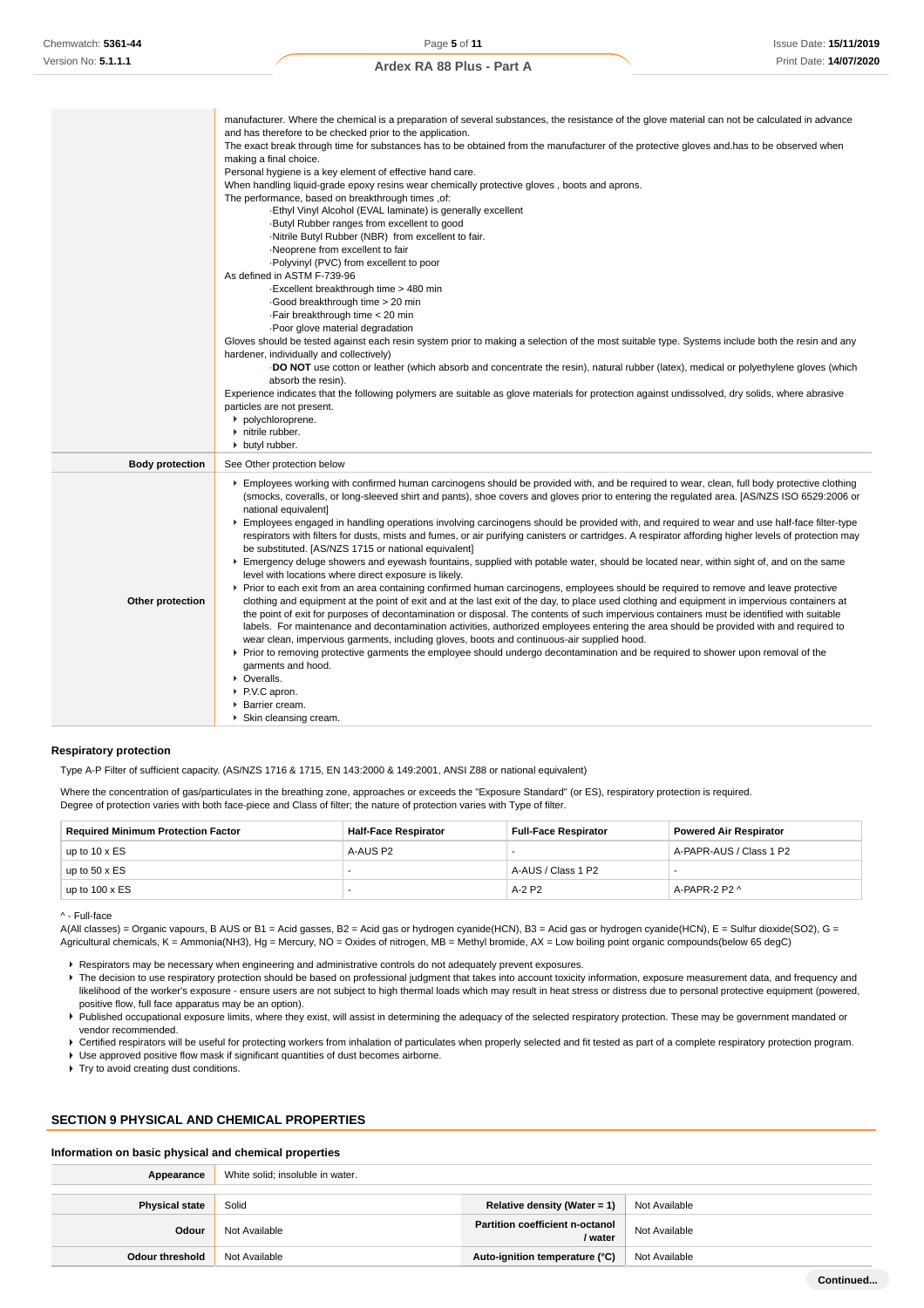| pH (as supplied)                                | Not Applicable | <b>Decomposition temperature</b>       | Not Available  |
|-------------------------------------------------|----------------|----------------------------------------|----------------|
| Melting point / freezing point<br>(°C)          | Not Available  | Viscosity (cSt)                        | Not Available  |
| Initial boiling point and boiling<br>range (°C) | Not Available  | Molecular weight (g/mol)               | Not Applicable |
| Flash point (°C)                                | Not Available  | <b>Taste</b>                           | Not Available  |
| <b>Evaporation rate</b>                         | Not Available  | <b>Explosive properties</b>            | Not Available  |
| Flammability                                    | Not Available  | <b>Oxidising properties</b>            | Not Available  |
| Upper Explosive Limit (%)                       | Not Available  | Surface Tension (dyn/cm or<br>$mN/m$ ) | Not Applicable |
| Lower Explosive Limit (%)                       | Not Available  | <b>Volatile Component (%vol)</b>       | Not Available  |
| Vapour pressure (kPa)                           | Not Available  | Gas group                              | Not Available  |
| Solubility in water                             | Immiscible     | pH as a solution (1%)                  | Not Applicable |
| Vapour density $(Air = 1)$                      | Not Available  | VOC g/L                                | Not Available  |

# **SECTION 10 STABILITY AND REACTIVITY**

| Reactivity                                 | See section 7                                                                                                                        |
|--------------------------------------------|--------------------------------------------------------------------------------------------------------------------------------------|
| <b>Chemical stability</b>                  | • Unstable in the presence of incompatible materials.<br>▶ Product is considered stable.<br>Hazardous polymerisation will not occur. |
| Possibility of hazardous<br>reactions      | See section 7                                                                                                                        |
| <b>Conditions to avoid</b>                 | See section 7                                                                                                                        |
| Incompatible materials                     | See section 7                                                                                                                        |
| <b>Hazardous decomposition</b><br>products | See section 5                                                                                                                        |

# **SECTION 11 TOXICOLOGICAL INFORMATION**

# **Information on toxicological effects**

| <b>Inhaled</b>                                 | The material can cause respiratory irritation in some persons. The body's response to such irritation can cause further lung damage.<br>Inhalation of vapours may cause drowsiness and dizziness. This may be accompanied by sleepiness, reduced alertness, loss of reflexes, lack of<br>co-ordination, and vertigo.<br>Persons with impaired respiratory function, airway diseases and conditions such as emphysema or chronic bronchitis, may incur further disability<br>if excessive concentrations of particulate are inhaled.<br>If prior damage to the circulatory or nervous systems has occurred or if kidney damage has been sustained, proper screenings should be<br>conducted on individuals who may be exposed to further risk if handling and use of the material result<br>in excessive exposures.                                                                                                                                                                                                    |                                                                                                                |  |
|------------------------------------------------|-----------------------------------------------------------------------------------------------------------------------------------------------------------------------------------------------------------------------------------------------------------------------------------------------------------------------------------------------------------------------------------------------------------------------------------------------------------------------------------------------------------------------------------------------------------------------------------------------------------------------------------------------------------------------------------------------------------------------------------------------------------------------------------------------------------------------------------------------------------------------------------------------------------------------------------------------------------------------------------------------------------------------|----------------------------------------------------------------------------------------------------------------|--|
| Ingestion                                      | The material has NOT been classified by EC Directives or other classification systems as "harmful by ingestion". This is because of the lack of<br>corroborating animal or human evidence.                                                                                                                                                                                                                                                                                                                                                                                                                                                                                                                                                                                                                                                                                                                                                                                                                            |                                                                                                                |  |
| <b>Skin Contact</b>                            | The material may cause moderate inflammation of the skin either following direct contact or after a delay of some time. Repeated exposure can<br>cause contact dermatitis which is characterised by redness, swelling and blistering.<br>The material may accentuate any pre-existing dermatitis condition<br>Open cuts, abraded or irritated skin should not be exposed to this material<br>Entry into the blood-stream, through, for example, cuts, abrasions or lesions, may produce systemic injury with harmful effects. Examine the skin<br>prior to the use of the material and ensure that any external damage is suitably protected.                                                                                                                                                                                                                                                                                                                                                                         |                                                                                                                |  |
| Eye                                            | If applied to the eyes, this material causes severe eye damage.                                                                                                                                                                                                                                                                                                                                                                                                                                                                                                                                                                                                                                                                                                                                                                                                                                                                                                                                                       |                                                                                                                |  |
| <b>Chronic</b>                                 | Long-term exposure to respiratory irritants may result in airways disease, involving difficulty breathing and related whole-body problems.<br>Strong evidence exists that this substance may cause irreversible mutations (though not lethal) even following a single exposure.<br>Skin contact with the material is more likely to cause a sensitisation reaction in some persons compared to the general population.<br>There is sufficient evidence to suggest that this material directly causes cancer in humans.<br>Substance accumulation, in the human body, may occur and may cause some concern following repeated or long-term occupational exposure.<br>Based on experience with similar materials, there is a possibility that exposure to the material may reduce fertility in humans at levels which do<br>not cause other toxic effects.<br>There is some evidence that inhaling this product is more likely to cause a sensitisation reaction in some persons compared to the general<br>population. |                                                                                                                |  |
|                                                | <b>TOXICITY</b>                                                                                                                                                                                                                                                                                                                                                                                                                                                                                                                                                                                                                                                                                                                                                                                                                                                                                                                                                                                                       | <b>IRRITATION</b>                                                                                              |  |
| Ardex RA 88 Plus - Part A                      | Not Available                                                                                                                                                                                                                                                                                                                                                                                                                                                                                                                                                                                                                                                                                                                                                                                                                                                                                                                                                                                                         | Not Available                                                                                                  |  |
| bisphenol A/ diglycidyl ether<br>resin, liquid | <b>TOXICITY</b><br>dermal (rat) LD50: >1200 mg/kg <sup>[2]</sup><br>Oral (rat) LD50: >1000 mg/kg <sup>[2]</sup>                                                                                                                                                                                                                                                                                                                                                                                                                                                                                                                                                                                                                                                                                                                                                                                                                                                                                                       | <b>IRRITATION</b><br>Eye (rabbit): 100mg - Mild                                                                |  |
| limestone                                      | <b>TOXICITY</b><br>Oral (rat) LD50: 6450 mg/kg <sup>[2]</sup>                                                                                                                                                                                                                                                                                                                                                                                                                                                                                                                                                                                                                                                                                                                                                                                                                                                                                                                                                         | <b>IRRITATION</b><br>Eye: no adverse effect observed (not irritating)[1]<br>Skin (rabbit): 500 mg/24h-moderate |  |
|                                                |                                                                                                                                                                                                                                                                                                                                                                                                                                                                                                                                                                                                                                                                                                                                                                                                                                                                                                                                                                                                                       | Skin: no adverse effect observed (not irritating)[1]                                                           |  |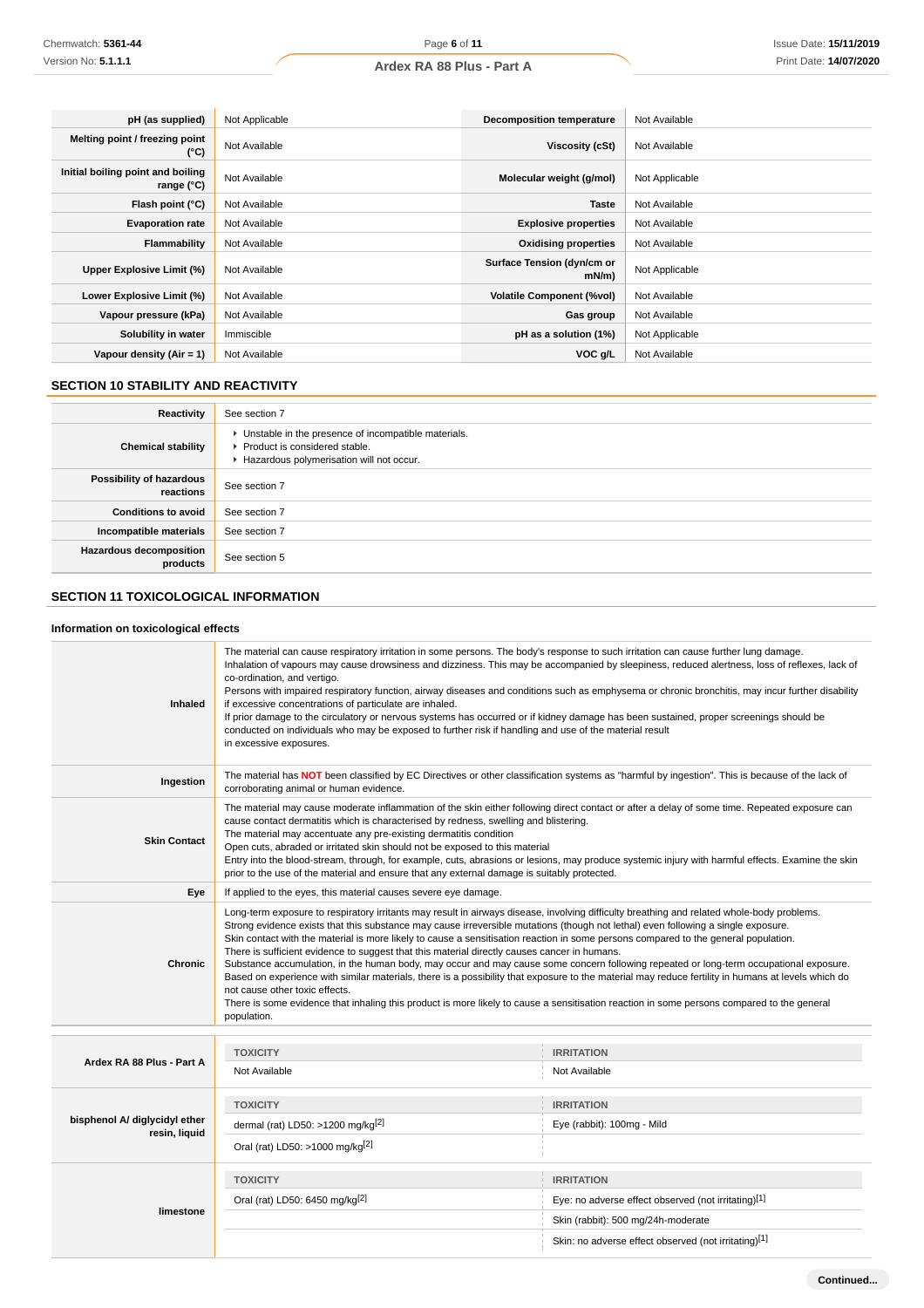| titanium dioxide                                             | <b>TOXICITY</b>                                                                                                                                                                                                                                                                                                                                                                                                                                                                                                                                                                                                                                                                                                                                                                                                                                                                                                                                                                                                                                                                                                                                                                                                                                                                                                                                                                                                                                                                                                                                                                                                                                                                                                                                                                                                                                                                                                                                                                                                                                                                                                                                                                                                                                                                                                                                                                                                                                                                                                                                                                                      | <b>IRRITATION</b>               |                                                      |
|--------------------------------------------------------------|------------------------------------------------------------------------------------------------------------------------------------------------------------------------------------------------------------------------------------------------------------------------------------------------------------------------------------------------------------------------------------------------------------------------------------------------------------------------------------------------------------------------------------------------------------------------------------------------------------------------------------------------------------------------------------------------------------------------------------------------------------------------------------------------------------------------------------------------------------------------------------------------------------------------------------------------------------------------------------------------------------------------------------------------------------------------------------------------------------------------------------------------------------------------------------------------------------------------------------------------------------------------------------------------------------------------------------------------------------------------------------------------------------------------------------------------------------------------------------------------------------------------------------------------------------------------------------------------------------------------------------------------------------------------------------------------------------------------------------------------------------------------------------------------------------------------------------------------------------------------------------------------------------------------------------------------------------------------------------------------------------------------------------------------------------------------------------------------------------------------------------------------------------------------------------------------------------------------------------------------------------------------------------------------------------------------------------------------------------------------------------------------------------------------------------------------------------------------------------------------------------------------------------------------------------------------------------------------------|---------------------------------|------------------------------------------------------|
|                                                              | dermal (hamster) LD50: >=10000 mg/kg <sup>[2]</sup>                                                                                                                                                                                                                                                                                                                                                                                                                                                                                                                                                                                                                                                                                                                                                                                                                                                                                                                                                                                                                                                                                                                                                                                                                                                                                                                                                                                                                                                                                                                                                                                                                                                                                                                                                                                                                                                                                                                                                                                                                                                                                                                                                                                                                                                                                                                                                                                                                                                                                                                                                  |                                 | Eye: no adverse effect observed (not irritating)[1]  |
|                                                              | Oral (rat) LD50: >2000 mg/kg[1]                                                                                                                                                                                                                                                                                                                                                                                                                                                                                                                                                                                                                                                                                                                                                                                                                                                                                                                                                                                                                                                                                                                                                                                                                                                                                                                                                                                                                                                                                                                                                                                                                                                                                                                                                                                                                                                                                                                                                                                                                                                                                                                                                                                                                                                                                                                                                                                                                                                                                                                                                                      |                                 | Skin (human): 0.3 mg /3D (int)-mild *                |
|                                                              |                                                                                                                                                                                                                                                                                                                                                                                                                                                                                                                                                                                                                                                                                                                                                                                                                                                                                                                                                                                                                                                                                                                                                                                                                                                                                                                                                                                                                                                                                                                                                                                                                                                                                                                                                                                                                                                                                                                                                                                                                                                                                                                                                                                                                                                                                                                                                                                                                                                                                                                                                                                                      |                                 | Skin: no adverse effect observed (not irritating)[1] |
| Legend:                                                      | 1. Value obtained from Europe ECHA Registered Substances - Acute toxicity 2.* Value obtained from manufacturer's SDS. Unless otherwise<br>specified data extracted from RTECS - Register of Toxic Effect of chemical Substances                                                                                                                                                                                                                                                                                                                                                                                                                                                                                                                                                                                                                                                                                                                                                                                                                                                                                                                                                                                                                                                                                                                                                                                                                                                                                                                                                                                                                                                                                                                                                                                                                                                                                                                                                                                                                                                                                                                                                                                                                                                                                                                                                                                                                                                                                                                                                                      |                                 |                                                      |
|                                                              |                                                                                                                                                                                                                                                                                                                                                                                                                                                                                                                                                                                                                                                                                                                                                                                                                                                                                                                                                                                                                                                                                                                                                                                                                                                                                                                                                                                                                                                                                                                                                                                                                                                                                                                                                                                                                                                                                                                                                                                                                                                                                                                                                                                                                                                                                                                                                                                                                                                                                                                                                                                                      |                                 |                                                      |
| <b>BISPHENOL A/ DIGLYCIDYL</b><br><b>ETHER RESIN, LIQUID</b> | Foetoxicity has been observed in animal studies Oral (rabbit, female) NOEL 180 mg/kg (teratogenicity; NOEL (maternal 60 mg/kg<br>The following information refers to contact allergens as a group and may not be specific to this product.<br>Contact allergies quickly manifest themselves as contact eczema, more rarely as urticaria or Quincke's oedema. The pathogenesis of contact<br>eczema involves a cell-mediated (T lymphocytes) immune reaction of the delayed type. Other allergic skin reactions, e.g. contact urticaria,<br>involve antibody-mediated immune reactions. The significance of the contact allergen is not simply determined by its sensitisation potential: the<br>distribution of the substance and the opportunities for contact with it are equally important.<br>The chemical structure of hydroxylated diphenylalkanes or bisphenols consists of two phenolic rings joined together through a bridging carbon.<br>This class of endocrine disruptors that mimic oestrogens is widely used in industry, particularly in plastics<br>Bisphenol A (BPA) and some related compounds exhibit oestrogenic activity in human breast cancer cell line MCF-7, but there were remarkable<br>differences in activity. Several derivatives of BPA exhibited significant thyroid hormonal activity towards rat pituitary cell line GH3, which releases<br>growth hormone in a thyroid hormone-dependent manner. However, BPA and several other derivatives did not show such activity.<br>The substance is classified by IARC as Group 3:<br><b>NOT</b> classifiable as to its carcinogenicity to humans.<br>Evidence of carcinogenicity may be inadequate or limited in animal testing.<br>Animal testing over 13 weeks showed bisphenol A diglycidyl ether (BADGE) caused mild to moderate, chronic, inflammation of the skin.<br>Reproductive and Developmental Toxicity: Animal testing showed BADGE given over several months caused reduction in body weight but had no<br>reproductive effects.<br>Cancer-causing potential: It has been concluded that bisphenol A diglycidyl ether cannot be classified with respect to its cancer-causing potential<br>in humans.<br>Genetic toxicity: Laboratory tests on genetic toxicity of BADGE have so far been negative.<br>Immunotoxicity: Animal testing suggests regular injections of diluted BADGE may result in sensitization.<br>Consumer exposure: Comsumer exposure to BADGE is almost exclusively from migration of BADGE from can coatings into food. Testing has not<br>found any evidence of hormonal disruption. |                                 |                                                      |
| <b>LIMESTONE</b>                                             | Eye (rabbit) 0.75: mg/24h - No evidence of carcinogenic properties. No evidence of mutagenic or teratogenic effects.<br>The material may produce severe irritation to the eye causing pronounced inflammation. Repeated or prolonged exposure to irritants may<br>produce conjunctivitis.                                                                                                                                                                                                                                                                                                                                                                                                                                                                                                                                                                                                                                                                                                                                                                                                                                                                                                                                                                                                                                                                                                                                                                                                                                                                                                                                                                                                                                                                                                                                                                                                                                                                                                                                                                                                                                                                                                                                                                                                                                                                                                                                                                                                                                                                                                            |                                 |                                                      |
| <b>TITANIUM DIOXIDE</b>                                      | * IUCLID<br>Laboratory (in vitro) and animal studies show, exposure to the material may result in a possible risk of irreversible effects, with the possibility of<br>producing mutation.<br>Asthma-like symptoms may continue for months or even years after exposure to the material ends. This may be due to a non-allergic condition<br>known as reactive airways dysfunction syndrome (RADS) which can occur after exposure to high levels of highly irritating compound. Main<br>criteria for diagnosing RADS include the absence of previous airways disease in a non-atopic individual, with sudden onset of persistent<br>asthma-like symptoms within minutes to hours of a documented exposure to the irritant. Other criteria for diagnosis of RADS include a reversible<br>airflow pattern on lung function tests, moderate to severe bronchial hyperreactivity on methacholine challenge testing, and the lack of minimal<br>lymphocytic inflammation, without eosinophilia.<br>Exposure to titanium dioxide is via inhalation, swallowing or skin contact. When inhaled, it may deposit in lung tissue and lymph nodes causing<br>dysfunction of the lungs and immune system. Absorption by the stomach and intestines depends on the size of the particle. It penetrated only the<br>outermost layer of the skin, suggesting that healthy skin may be an effective barrier. There is no substantive data on genetic damage, though<br>cases have been reported in experimental animals. No significant acute toxicological data identified in literature search.<br>The material may produce moderate eye irritation leading to inflammation. Repeated or prolonged exposure to irritants may produce<br>conjunctivitis.<br><b>WARNING:</b> This substance has been classified by the IARC as Group 2B: Possibly Carcinogenic to Humans.                                                                                                                                                                                                                                                                                                                                                                                                                                                                                                                                                                                                                                                                                                                                              |                                 |                                                      |
| <b>LIMESTONE &amp; TITANIUM</b>                              | The material may cause skin irritation after prolonged or repeated exposure and may produce on contact skin redness, swelling, the production of                                                                                                                                                                                                                                                                                                                                                                                                                                                                                                                                                                                                                                                                                                                                                                                                                                                                                                                                                                                                                                                                                                                                                                                                                                                                                                                                                                                                                                                                                                                                                                                                                                                                                                                                                                                                                                                                                                                                                                                                                                                                                                                                                                                                                                                                                                                                                                                                                                                     |                                 |                                                      |
| <b>DIOXIDE</b>                                               | vesicles, scaling and thickening of the skin.                                                                                                                                                                                                                                                                                                                                                                                                                                                                                                                                                                                                                                                                                                                                                                                                                                                                                                                                                                                                                                                                                                                                                                                                                                                                                                                                                                                                                                                                                                                                                                                                                                                                                                                                                                                                                                                                                                                                                                                                                                                                                                                                                                                                                                                                                                                                                                                                                                                                                                                                                        |                                 |                                                      |
| <b>Acute Toxicity</b>                                        | ×                                                                                                                                                                                                                                                                                                                                                                                                                                                                                                                                                                                                                                                                                                                                                                                                                                                                                                                                                                                                                                                                                                                                                                                                                                                                                                                                                                                                                                                                                                                                                                                                                                                                                                                                                                                                                                                                                                                                                                                                                                                                                                                                                                                                                                                                                                                                                                                                                                                                                                                                                                                                    | Carcinogenicity                 | ✔                                                    |
| <b>Skin Irritation/Corrosion</b>                             | ✔                                                                                                                                                                                                                                                                                                                                                                                                                                                                                                                                                                                                                                                                                                                                                                                                                                                                                                                                                                                                                                                                                                                                                                                                                                                                                                                                                                                                                                                                                                                                                                                                                                                                                                                                                                                                                                                                                                                                                                                                                                                                                                                                                                                                                                                                                                                                                                                                                                                                                                                                                                                                    | <b>Reproductivity</b>           | ×                                                    |
| <b>Serious Eye Damage/Irritation</b>                         | ✔                                                                                                                                                                                                                                                                                                                                                                                                                                                                                                                                                                                                                                                                                                                                                                                                                                                                                                                                                                                                                                                                                                                                                                                                                                                                                                                                                                                                                                                                                                                                                                                                                                                                                                                                                                                                                                                                                                                                                                                                                                                                                                                                                                                                                                                                                                                                                                                                                                                                                                                                                                                                    | <b>STOT - Single Exposure</b>   | ✔                                                    |
| <b>Respiratory or Skin</b><br>sensitisation                  | ✔                                                                                                                                                                                                                                                                                                                                                                                                                                                                                                                                                                                                                                                                                                                                                                                                                                                                                                                                                                                                                                                                                                                                                                                                                                                                                                                                                                                                                                                                                                                                                                                                                                                                                                                                                                                                                                                                                                                                                                                                                                                                                                                                                                                                                                                                                                                                                                                                                                                                                                                                                                                                    | <b>STOT - Repeated Exposure</b> | ×                                                    |
| <b>Mutagenicity</b>                                          | ×<br>✔<br><b>Aspiration Hazard</b>                                                                                                                                                                                                                                                                                                                                                                                                                                                                                                                                                                                                                                                                                                                                                                                                                                                                                                                                                                                                                                                                                                                                                                                                                                                                                                                                                                                                                                                                                                                                                                                                                                                                                                                                                                                                                                                                                                                                                                                                                                                                                                                                                                                                                                                                                                                                                                                                                                                                                                                                                                   |                                 |                                                      |

**Legend:**  $\mathbf{X}$  – Data either not available or does not fill the criteria for classification – Data available to make classification

# **SECTION 12 ECOLOGICAL INFORMATION**

# **Toxicity**

| Ardex RA 88 Plus - Part A                      | <b>ENDPOINT</b>  | <b>TEST DURATION (HR)</b> | <b>SPECIES</b> | <b>SOURCE</b><br><b>VALUE</b>        |
|------------------------------------------------|------------------|---------------------------|----------------|--------------------------------------|
|                                                | Not<br>Available | Not Available             | Not Available  | Not<br>Not<br>Available<br>Available |
| bisphenol A/ diglycidyl ether<br>resin, liquid | <b>ENDPOINT</b>  | <b>TEST DURATION (HR)</b> | <b>SPECIES</b> | <b>VALUE</b><br><b>SOURCE</b>        |
|                                                | <b>EC50</b>      | 48                        | Crustacea      | ca.2mg/L<br>$\frac{1}{2}$            |
| limestone                                      | <b>ENDPOINT</b>  | <b>TEST DURATION (HR)</b> | <b>SPECIES</b> | <b>SOURCE</b><br><b>VALUE</b>        |
|                                                | <b>LC50</b>      | 96                        | Fish           | >56000mg/L<br>$\overline{4}$         |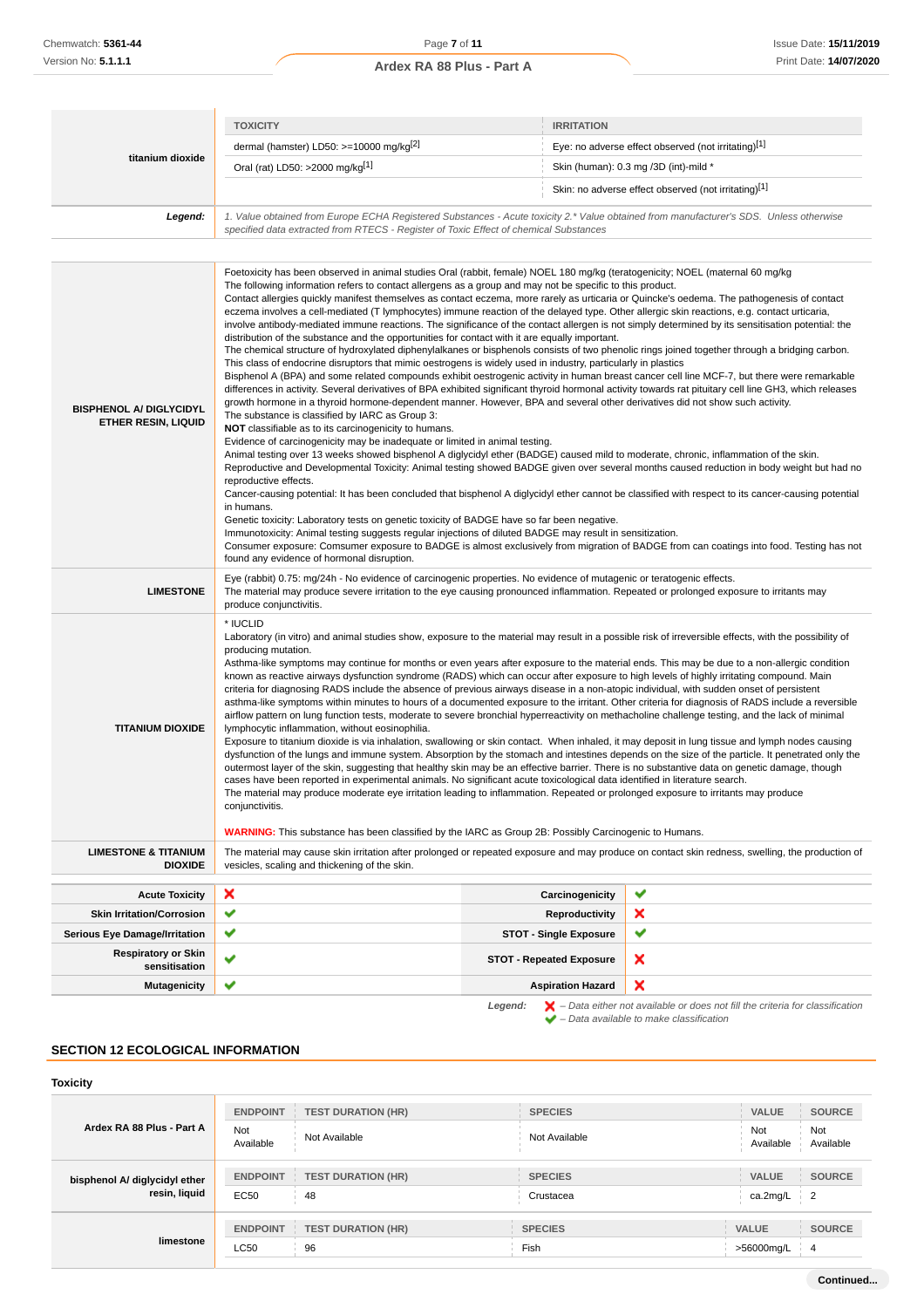|                  | EC50            | 72                                                                                                                                                                                                                                                                                       | Algae or other aguatic plants | $>14$ mg/L   | 2              |
|------------------|-----------------|------------------------------------------------------------------------------------------------------------------------------------------------------------------------------------------------------------------------------------------------------------------------------------------|-------------------------------|--------------|----------------|
|                  | EC10            | 72                                                                                                                                                                                                                                                                                       | Algae or other aguatic plants | $>14$ mg/L   | $\overline{2}$ |
|                  | <b>NOEC</b>     | 72                                                                                                                                                                                                                                                                                       | Algae or other aguatic plants | 14mg/L       | $\overline{2}$ |
|                  | <b>ENDPOINT</b> | <b>TEST DURATION (HR)</b>                                                                                                                                                                                                                                                                | <b>SPECIES</b>                | <b>VALUE</b> | <b>SOURCE</b>  |
|                  | <b>LC50</b>     | 96                                                                                                                                                                                                                                                                                       | Fish                          | $>1$ -mg/L   | 2              |
| titanium dioxide | EC50            | 48                                                                                                                                                                                                                                                                                       | Crustacea                     | $>1$ -mg/L   | $\overline{2}$ |
|                  | EC50            | 72                                                                                                                                                                                                                                                                                       | Algae or other aquatic plants | 5.83mg/L     | 4              |
|                  | <b>NOEC</b>     | 336                                                                                                                                                                                                                                                                                      | Fish                          | $0.089$ mg/L | $\overline{4}$ |
| Legend:          |                 | Extracted from 1. IUCLID Toxicity Data 2. Europe ECHA Registered Substances - Ecotoxicological Information - Aquatic Toxicity 3. EPIWIN Suite<br>V3.12 (QSAR) - Aquatic Toxicity Data (Estimated) 4. US EPA, Ecotox database - Aquatic Toxicity Data 5. ECETOC Aquatic Hazard Assessment |                               |              |                |

Data 6. NITE (Japan) - Bioconcentration Data 7. METI (Japan) - Bioconcentration Data 8. Vendor Data

Toxic to aquatic organisms, may cause long-term adverse effects in the aquatic environment. **DO NOT** discharge into sewer or waterways.

# **Persistence and degradability**

| Ingredient                                     | Persistence: Water/Soil | Persistence: Air |
|------------------------------------------------|-------------------------|------------------|
| bisphenol A/ diglycidyl ether<br>resin, liquid | <b>HIGH</b>             | <b>HIGH</b>      |
| titanium dioxide                               | <b>HIGH</b>             | <b>HIGH</b>      |

### **Bioaccumulative potential**

| Ingredient                                     | <b>Bioaccumulation</b>   |
|------------------------------------------------|--------------------------|
| bisphenol A/ diglycidyl ether<br>resin, liquid | LOW (LogKOW = $2.6835$ ) |
| titanium dioxide                               | LOW (BCF = $10$ )        |

### **Mobility in soil**

| Ingredient                                     | <b>Mobility</b>      |
|------------------------------------------------|----------------------|
| bisphenol A/ diglycidyl ether<br>resin, liquid | $LOW (KOC = 51.43)$  |
| titanium dioxide                               | LOW (KOC = $23.74$ ) |

# **SECTION 13 DISPOSAL CONSIDERATIONS**

#### **Waste treatment methods**

| Product / Packaging disposal | Containers may still present a chemical hazard/ danger when empty.<br>Return to supplier for reuse/ recycling if possible.<br>Otherwise:<br>If container can not be cleaned sufficiently well to ensure that residuals do not remain or if the container cannot be used to store the same<br>product, then puncture containers, to prevent re-use, and bury at an authorised landfill.<br>Where possible retain label warnings and SDS and observe all notices pertaining to the product.<br>DO NOT allow wash water from cleaning or process equipment to enter drains.<br>It may be necessary to collect all wash water for treatment before disposal.<br>In all cases disposal to sewer may be subject to local laws and regulations and these should be considered first.<br>▶ Where in doubt contact the responsible authority. |
|------------------------------|--------------------------------------------------------------------------------------------------------------------------------------------------------------------------------------------------------------------------------------------------------------------------------------------------------------------------------------------------------------------------------------------------------------------------------------------------------------------------------------------------------------------------------------------------------------------------------------------------------------------------------------------------------------------------------------------------------------------------------------------------------------------------------------------------------------------------------------|
|------------------------------|--------------------------------------------------------------------------------------------------------------------------------------------------------------------------------------------------------------------------------------------------------------------------------------------------------------------------------------------------------------------------------------------------------------------------------------------------------------------------------------------------------------------------------------------------------------------------------------------------------------------------------------------------------------------------------------------------------------------------------------------------------------------------------------------------------------------------------------|

Ensure that the hazardous substance is disposed in accordance with the Hazardous Substances (Disposal) Notice 2017

#### **Disposal Requirements**

Packages that have been in direct contact with the hazardous substance must be only disposed if the hazardous substance was appropriately removed and cleaned out from the package. The package must be disposed according to the manufacturer's directions taking into account the material it is made of. Packages which hazardous content have been appropriately treated and removed may be recycled.

The hazardous substance must only be disposed if it has been treated by a method that changed the characteristics or composition of the substance and it is no longer hazardous.

# **SECTION 14 TRANSPORT INFORMATION**

### **Labels Required**

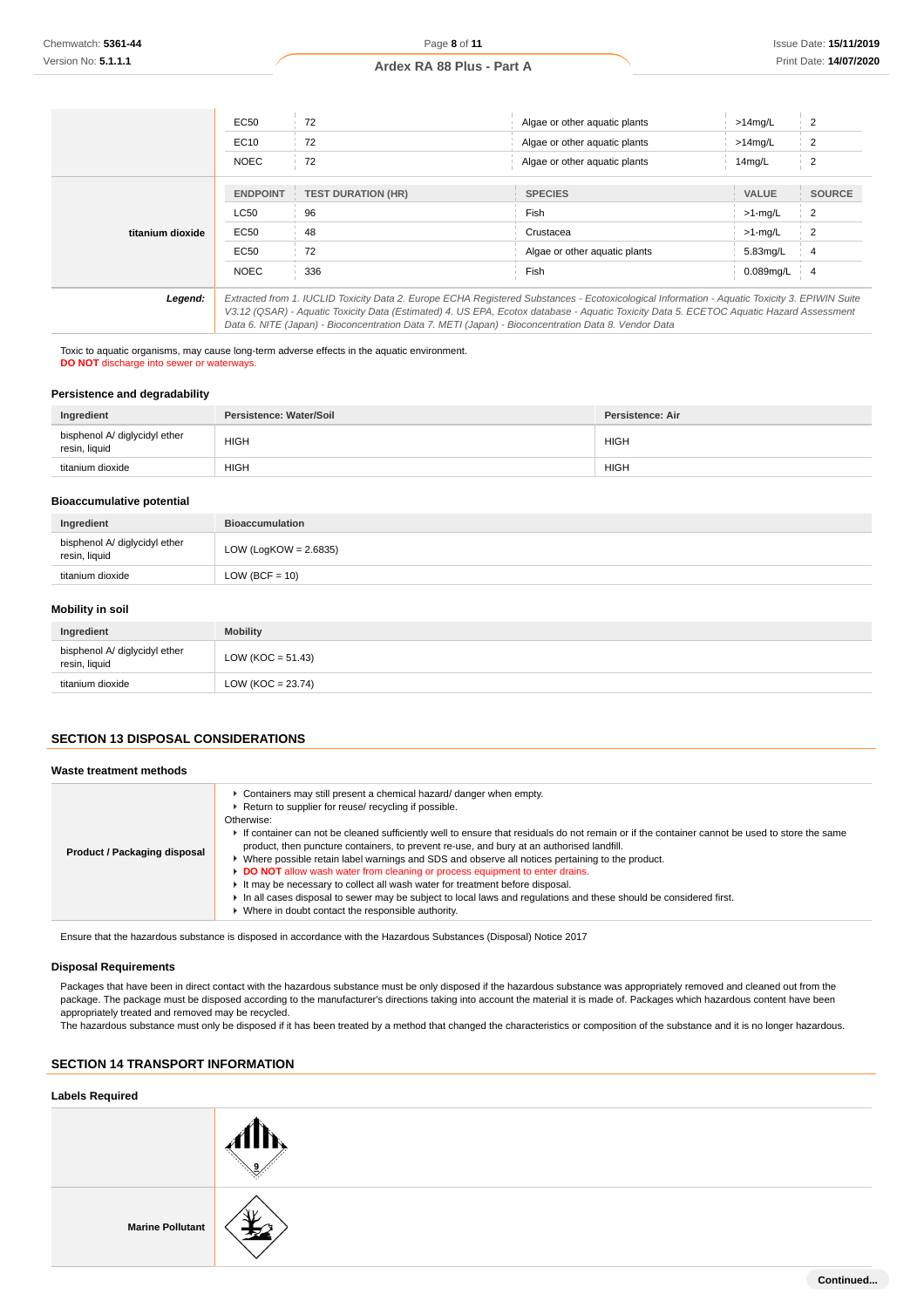# Page **9** of **11 Ardex RA 88 Plus - Part A**

**HAZCHEM** 2Z

| Land transport (UN)          |                                                                                                           |  |
|------------------------------|-----------------------------------------------------------------------------------------------------------|--|
| UN number                    | 3077                                                                                                      |  |
| UN proper shipping name      | ENVIRONMENTALLY HAZARDOUS SUBSTANCE, SOLID, N.O.S. (contains bisphenol A/ diglycidyl ether resin, liquid) |  |
| Transport hazard class(es)   | Class<br>9<br>Subrisk<br>Not Applicable                                                                   |  |
| Packing group                | Ш                                                                                                         |  |
| <b>Environmental hazard</b>  | Environmentally hazardous                                                                                 |  |
| Special precautions for user | Special provisions<br>274; 331; 335; 375<br>$5$ kg<br>Limited quantity                                    |  |

# **Air transport (ICAO-IATA / DGR)**

| UN number                    | 3077                                                                                                                                                                                                                                                                                        |                                                                                                             |  |
|------------------------------|---------------------------------------------------------------------------------------------------------------------------------------------------------------------------------------------------------------------------------------------------------------------------------------------|-------------------------------------------------------------------------------------------------------------|--|
| UN proper shipping name      |                                                                                                                                                                                                                                                                                             | Environmentally hazardous substance, solid, n.o.s. * (contains bisphenol A/ diglycidyl ether resin, liquid) |  |
| Transport hazard class(es)   | <b>ICAO/IATA Class</b><br>9<br>ICAO / IATA Subrisk<br>Not Applicable<br><b>ERG Code</b><br>9L                                                                                                                                                                                               |                                                                                                             |  |
| Packing group                | $\mathbf{III}$                                                                                                                                                                                                                                                                              |                                                                                                             |  |
| <b>Environmental hazard</b>  | Environmentally hazardous                                                                                                                                                                                                                                                                   |                                                                                                             |  |
| Special precautions for user | Special provisions<br>Cargo Only Packing Instructions<br>Cargo Only Maximum Qty / Pack<br>Passenger and Cargo Packing Instructions<br>Passenger and Cargo Maximum Qty / Pack<br>Passenger and Cargo Limited Quantity Packing Instructions<br>Passenger and Cargo Limited Maximum Qty / Pack | A97 A158 A179 A197<br>956<br>400 kg<br>956<br>400 kg<br>Y956<br>30 kg G                                     |  |

# **Sea transport (IMDG-Code / GGVSee)**

| UN number                    | 3077                                                                                                               |
|------------------------------|--------------------------------------------------------------------------------------------------------------------|
| UN proper shipping name      | ENVIRONMENTALLY HAZARDOUS SUBSTANCE, SOLID, N.O.S. (contains bisphenol A/ diglycidyl ether resin, liquid)          |
| Transport hazard class(es)   | <b>IMDG Class</b><br>9<br><b>IMDG Subrisk</b><br>Not Applicable                                                    |
| Packing group                | Ш                                                                                                                  |
| <b>Environmental hazard</b>  | <b>Marine Pollutant</b>                                                                                            |
| Special precautions for user | $F-A$ , S-F<br><b>EMS Number</b><br>Special provisions<br>274 335 966 967 969<br><b>Limited Quantities</b><br>5 kg |

**Transport in bulk according to Annex II of MARPOL and the IBC code** Not Applicable

# **SECTION 15 REGULATORY INFORMATION**

# **Safety, health and environmental regulations / legislation specific for the substance or mixture**

This substance is to be managed using the conditions specified in an applicable Group Standard

| <b>HSR Number</b> | <b>Group Standard</b>                                                            |
|-------------------|----------------------------------------------------------------------------------|
| HSR002531         | Cleaning Products (Toxic [6.7]) Group Standard 2017                              |
| HSR002596         | Laboratory Chemicals and Reagent Kits Group Standard 2017                        |
| HSR002607         | Lubricants (Toxic [6.7]) Group Standard 2017                                     |
| HSR002586         | Fuel Additives (Toxic [6.7]) Group Standard 2017                                 |
| HSR002520         | Aerosols (Toxic [6.7]) Group Standard 2017                                       |
| HSR002646         | Polymers (Toxic [6.7]) Group Standard 2017                                       |
| HSR002616         | Metal Industry Products (Toxic [6.7]) Group Standard 2017                        |
| HSR002512         | Additives, Process Chemicals and Raw Materials (Toxic [6.7]) Group Standard 2017 |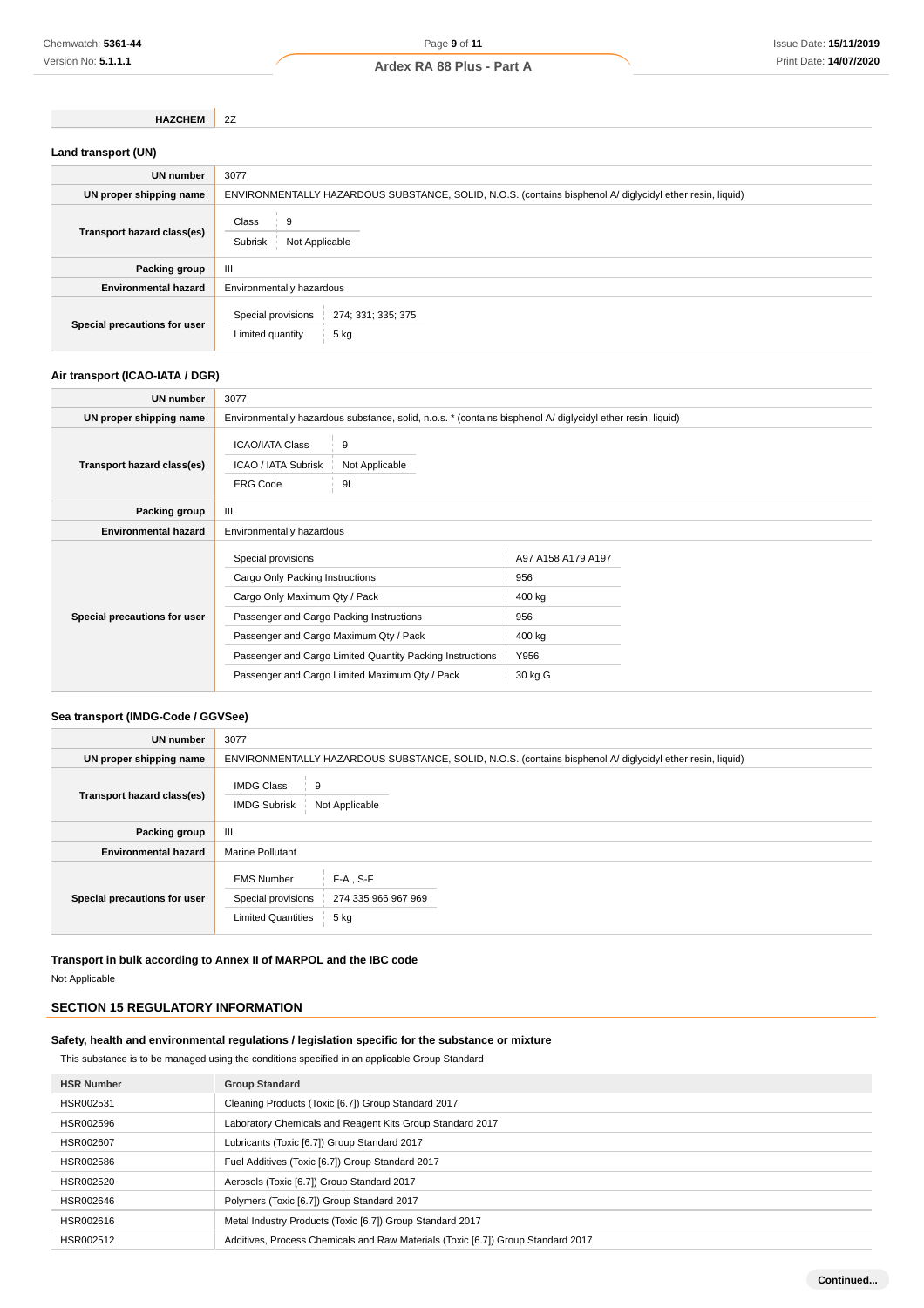# Page **10** of **11**

# **Ardex RA 88 Plus - Part A**

| HSR002568 | Embalming Chemicals (Toxic [6.7]) Group Standard 2017                               |
|-----------|-------------------------------------------------------------------------------------|
| HSR002679 | Surface Coatings and Colourants (Toxic [6.7]) Group Standard 2017                   |
| HSR100425 | Pharmaceutical Active Ingredients Group Standard 2017                               |
| HSR002601 | Leather and Textile Products (Toxic [6.7]) Group Standard 2017                      |
| HSR002648 | Refining Catalysts Group Standard 2017                                              |
| HSR002545 | Construction Products (Toxic [6.7A]) Group Standard 2017                            |
| HSR002551 | Corrosion Inhibitors (Toxic [6.7]) Group Standard 2017                              |
| HSR100757 | Veterinary Medicine (Limited Pack Size, Finished Dose) Standard 2017                |
| HSR100758 | Veterinary Medicines (Non-dispersive Closed System Application) Group Standard 2017 |
| HSR100759 | Veterinary Medicines (Non-dispersive Open System Application) Group Standard 2017   |
| HSR002655 | Solvents (Toxic [6.7]) Group Standard 2017                                          |
| HSR002625 | N.O.S. (Toxic [6.1, 6.7]) Group Standard 2017                                       |
| HSR002639 | Photographic Chemicals (Toxic [6.7]) Group Standard 2017                            |
| HSR002560 | Dental Products (Toxic [6.7]) Group Standard 2017                                   |
| HSR002687 | Water Treatment Chemicals (Toxic [6.7]) Group Standard 2017                         |

### **BISPHENOL A/ DIGLYCIDYL ETHER RESIN, LIQUID IS FOUND ON THE FOLLOWING REGULATORY LISTS**

| Chemical Footprint Project - Chemicals of High Concern List<br>New Zealand Approved Hazardous Substances with controls                        | New Zealand Hazardous Substances and New Organisms (HSNO) Act - Classification<br>of Chemicals - Classification Data |
|-----------------------------------------------------------------------------------------------------------------------------------------------|----------------------------------------------------------------------------------------------------------------------|
| New Zealand Hazardous Substances and New Organisms (HSNO) Act - Classification<br>of Chemicals                                                | New Zealand Inventory of Chemicals (NZIoC)                                                                           |
| LIMESTONE IS FOUND ON THE FOLLOWING REGULATORY LISTS                                                                                          |                                                                                                                      |
| New Zealand Approved Hazardous Substances with controls                                                                                       | New Zealand Inventory of Chemicals (NZIoC)                                                                           |
| New Zealand Hazardous Substances and New Organisms (HSNO) Act - Classification<br>of Chemicals                                                | New Zealand Workplace Exposure Standards (WES)                                                                       |
| New Zealand Hazardous Substances and New Organisms (HSNO) Act - Classification<br>of Chemicals - Classification Data                          |                                                                                                                      |
| TITANIUM DIOXIDE IS FOUND ON THE FOLLOWING REGULATORY LISTS                                                                                   |                                                                                                                      |
| Chemical Footprint Project - Chemicals of High Concern List                                                                                   | New Zealand Approved Hazardous Substances with controls                                                              |
| International Agency for Research on Cancer (IARC) - Agents Classified by the IARC                                                            | New Zealand Inventory of Chemicals (NZIoC)                                                                           |
| Monographs                                                                                                                                    | New Zealand Workplace Exposure Standards (WES)                                                                       |
| International Agency for Research on Cancer (IARC) - Agents Classified by the IARC<br>Monographs - Group 2B : Possibly carcinogenic to humans |                                                                                                                      |
| International WHO List of Proposed Occupational Exposure Limit (OEL) Values for<br>Manufactured Nanomaterials (MNMS)                          |                                                                                                                      |
|                                                                                                                                               |                                                                                                                      |

### **Hazardous Substance Location**

Subject to the Health and Safety at Work (Hazardous Substances) Regulations 2017.

| <b>Hazard Class</b> | Quantity beyond which controls apply for closed<br>containers | Quantity beyond which controls apply when use occurring in open<br>containers |
|---------------------|---------------------------------------------------------------|-------------------------------------------------------------------------------|
| Not Applicable      | Not Applicable                                                | Not Applicable                                                                |

#### **Certified Handler**

Subject to Part 4 of the Health and Safety at Work (Hazardous Substances) Regulations 2017.

| <b>Class of substance</b> | Quantities                                         |
|---------------------------|----------------------------------------------------|
| 6.7A                      | 10 kg or more, if solid<br>10 L or more, if liquid |

Refer Group Standards for further information

# **Tracking Requirements**

Not Applicable

### **National Inventory Status**

| <b>National Inventory</b>     | <b>Status</b>                                    |  |
|-------------------------------|--------------------------------------------------|--|
| Australia - AICS              | Yes                                              |  |
| Canada - DSL                  | Yes                                              |  |
| Canada - NDSL                 | No (bisphenol A/ diglycidyl ether resin, liquid) |  |
| China - IECSC                 | Yes                                              |  |
| Europe - EINEC / ELINCS / NLP | Yes                                              |  |
| Japan - ENCS                  | Yes                                              |  |
| Korea - KECI                  | Yes                                              |  |
| New Zealand - NZIoC           | Yes                                              |  |
| Philippines - PICCS           | Yes                                              |  |
| USA - TSCA                    | Yes                                              |  |
| Taiwan - TCSI                 | Yes                                              |  |